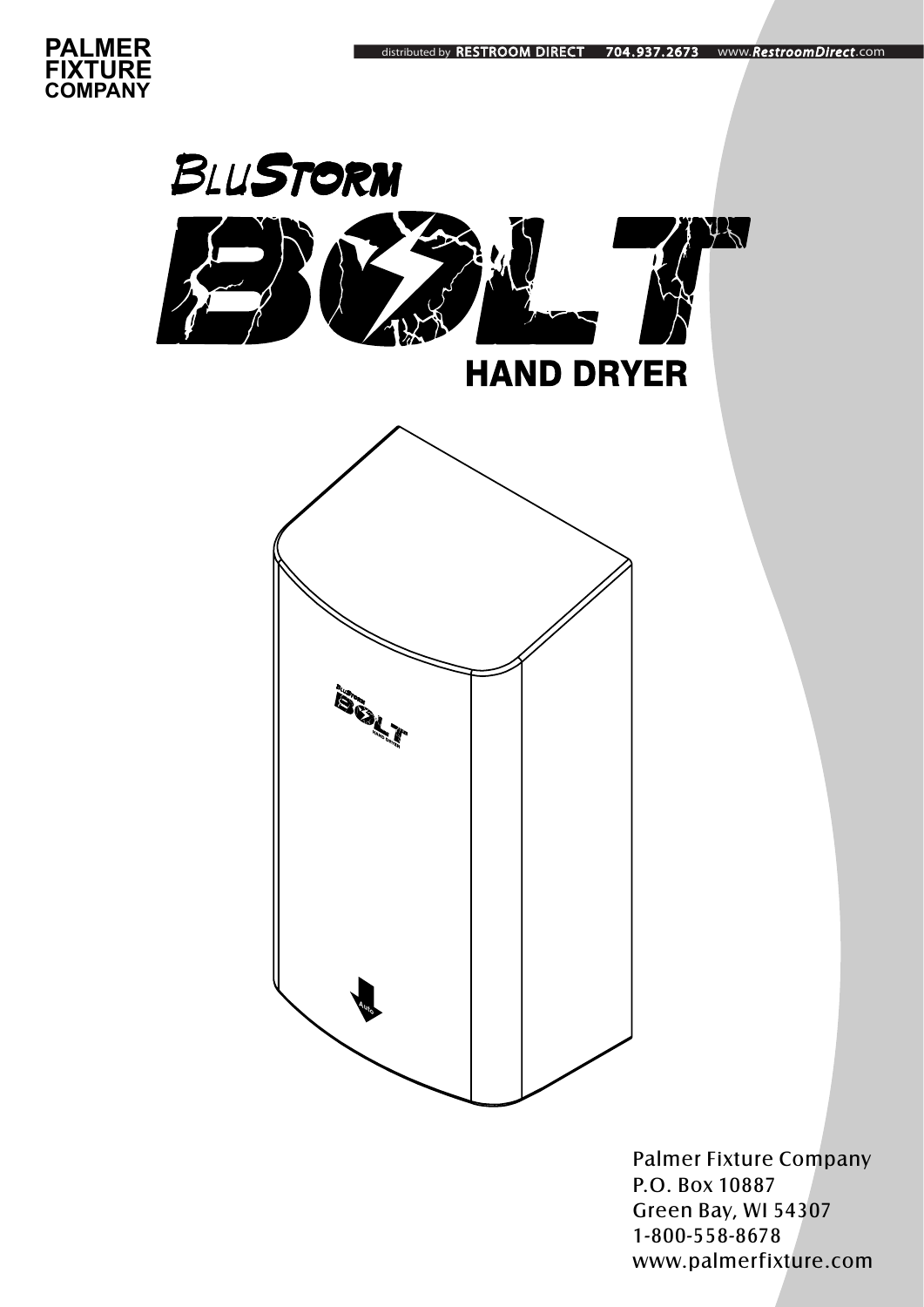#### uted by RESTROOM DIRECT 704.937.2673 www.RestroomDirect.com

# **Hand Dryer** *Surface-mounted ADA-compliant hand dryer*



# **MODEL # BluSTORM BOLT**



#### *TECHNICAL SPECIFICATIONS*

| <b>ITEM CATEGORY</b>             | <b>PERFORMANCE DATA</b>                                                       |
|----------------------------------|-------------------------------------------------------------------------------|
| <b>Operating Voltage</b>         | 110-120 VAC, 50/60 Hz, 1.0kW                                                  |
|                                  | 220-240 VAC, 50/60 Hz, 1.0kW                                                  |
| Output Warm Air Volume           | $80 \text{ m}^3/h$                                                            |
| Output Warm Air Temp             | 131°F {55°C} at ambient T = 77°F {25°C}, MAX, Adjustable by Owner             |
| Output Air Speed                 | 95-115 m/s                                                                    |
| Sound Pressure                   | 76.2 dB-A Max @ 1M                                                            |
| Motor Type                       | 0.67 HP, 16 - 29 krpm, Adjustable, Brush Type, Dual Ball Bearings             |
| <b>Motor Thermal Protection</b>  | 120 VAC, Auto Resetting Thermostat turns unit off at 275°F {135°C}            |
|                                  | 240 VAC, Auto Resetting Thermostat turns unit off at 203°F {95°C}             |
| <b>Heater Element</b>            | ON/ OFF Heating options; Range Adjustable by Owner, 325 - 450 W               |
| <b>Heater Thermal Protection</b> | Auto Resetting Thermostat turns heater element off at 185°F {85°C}, Resets at |
|                                  | 167°F {75°C}, Thermal cut-off at 288°F {142°C}                                |
| <b>Drying Time</b>               | Less than 15 seconds                                                          |
| <b>Circuit Operation</b>         | Infrared Automatic, self adjusting                                            |
| Sensor Range                     | Standard 7" {172 ± 20} mm                                                     |
| <b>Timing Protection</b>         | 60 seconds auto shut off                                                      |
| <b>Timing Duration</b>           | 2 seconds delayed turn off after last sensor read                             |
| Cover Type                       | 18 gauge {.047", 1.2 mm} thick drawn steel or 304 series stainless steel      |
| <b>Cover Finish</b>              | Satin on stainless steel                                                      |
| Net Weight                       | 8.4 lbs {3.8 kg}                                                              |
| <b>Shipping Weight</b>           | 9.2 lbs {4.2 kg}                                                              |
| <b>Unit Size</b>                 | 10-9/16" W x 5-63/64" H x 3-15/16" D {268 x 152 x 100}                        |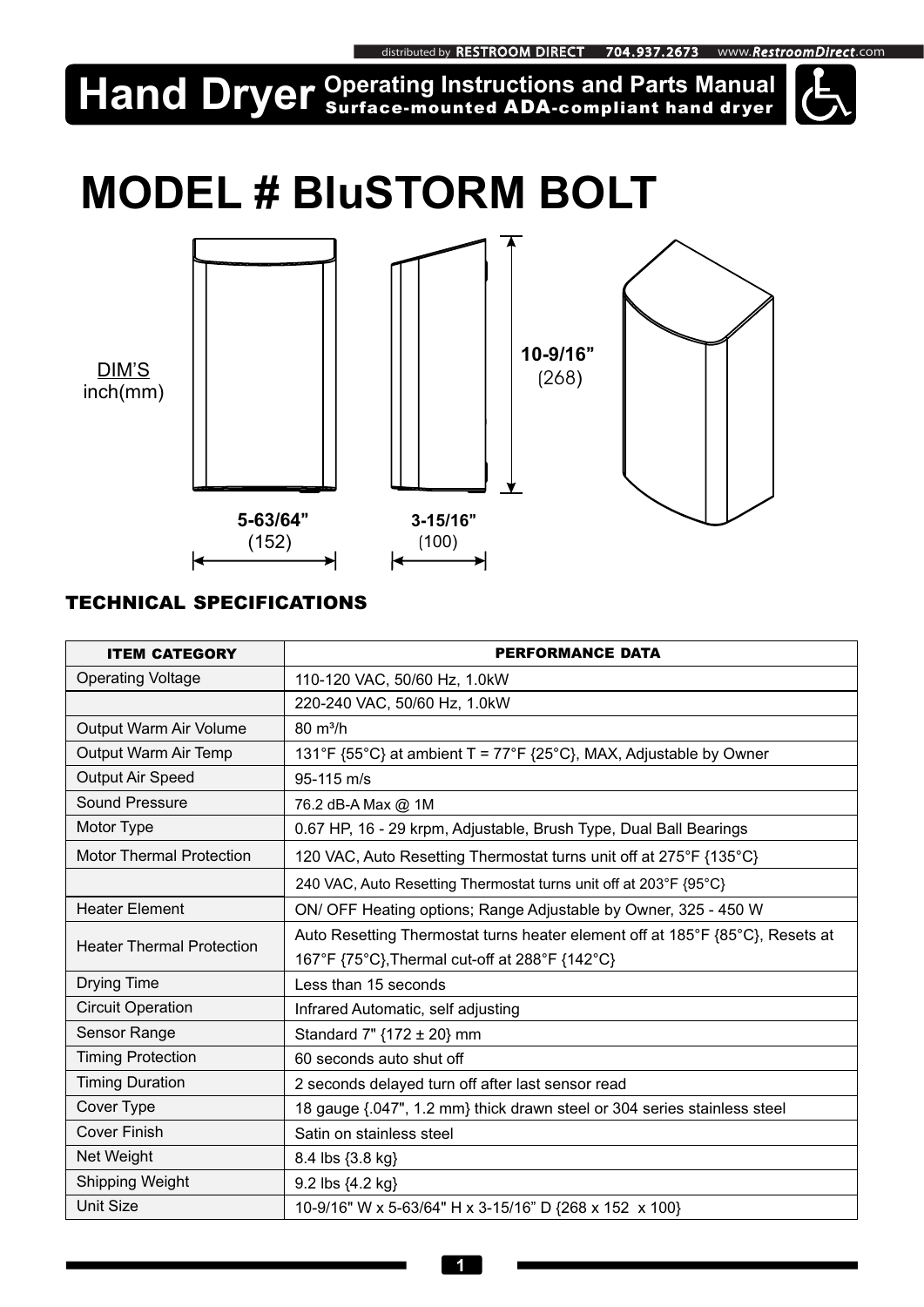### **Hand Dryer** *Operating Instructions and Parts Manual <br> Hand Dryer <i>Surface-mounted ADA-compliant hand dryer*

| Input      | <b>Motor</b> |                 | <b>Heater</b>   |     | Total                   |               |                |  |
|------------|--------------|-----------------|-----------------|-----|-------------------------|---------------|----------------|--|
| <b>VAC</b> |              | Vac Inrush A(W) | Operating A (W) | Vac | Inrush / Operating A(W) | Inrush $A(W)$ | Operating A(W) |  |
| 110        | 110          | 5.73 (630)      | 3.82(420)       | 110 | 3.82(420)               | 9.55(1050)    | 7.64 (840)     |  |
| 115        | 115          | 5.99 (689)      | 3.99(459)       | 115 | 3.99(459)               | 9.98(1148)    | 7.99 (918)     |  |
| 120        | 120          | 6.25(750)       | 4.17 (500)      | 120 | 4.17 (500)              | 10.42 (1250)  | 8.33 (1000)    |  |
| 208        | 208          | 2.71(563)       | 1.81(376)       | 208 | 1.81(376)               | 4.51 (939)    | 3.61(751)      |  |
| 220        | 220          | 2.86(630)       | 1.91(420)       | 220 | 1.91(420)               | 4.77 (1050)   | 3.82(840)      |  |
| 230        | 230          | 2.99(689)       | 2.00(459)       | 230 | 2.00(459)               | 4.99 (1148)   | 3.99(918)      |  |
| 240        | 240          | 3.13(750)       | 2.08(500)       | 240 | 2.08(500)               | 5.21 (1250)   | 4.17 (1000)    |  |
| 277        | 240          | 3.13(750)       | 2.08(500)       | 240 | 2.08(500)               | 5.21 (1250)   | 4.17 (1000)    |  |

#### **Installation**

- 1. Make sure power supply breaker is switched off. Installation must be carried out in accordance with the current edition of the local wiring regulations code having jurisdiction. Installation should be performed only by a qualified electrician.
- 2. Place template against wall at desired height (see mounting height recommendations) and mark locations of 4 mounting holes and wire service entry at knockout (KO) location.
- **Note:** For two or more dryers, dryers should be no closer than 24 inches (610 mm) on center.
- 3. Remove and retain 2 cover screws and cover.
- 4. a. **For in-wall (concealed) power supply (See MT & IG 1207101509)** Provide supply wire to KO location according to local code and attach securely to chassis at KO with appropriate strain relief connector (not supplied).
	- b. **For Surface Mounted Conduit (exposed) power supply**

 Provide appropriate conduit to entry location according to local code and attach securely to chassis with correct strain relief connector (not supplied).

- 5. Drill four (4) holes at locations A, B, C and D of Ø5/16" (Ø8) Diameter x 1-3/8" (35mm) deep if using wall anchors supplied with unit. Install supplied anchors flush with wall face, or install other fastening system suitable for wall conditions (not supplied). Attach dryer to wall. For wood wall/studs use Ø1/4 inch (M6) screws at length that will ensure 1 inch (25 mm) min. stud penetration. For masonry walls use expansion bolts or anchors for Ø1/4 inch (M6) screws to ensure penetration 1/4 inch (6 mm) deeper than anchor. Shim if necessary to ensure base plate is flat against wall.
- 6. Connect supply and ground wires to terminal block where indicated or connect supply wires to terminal block where indicated and connect ground wire to base plate with ground screw.

#### **Connections:**

- **A**. Connect the live wire (colored Brown, Red or Black) to the terminal block marked "L".
- **B**. Connect the neutral wire (colored Black, Blue, White or Grey) or connect the second live wire (colored Red or Orange) to the terminal block marked "N".
- **C**. Connect the ground wire to the terminal block marked " $\oplus$ " or to the green screw marked " $\oplus$ ". Bare grounding (earth) wires should be sleeved with green and yellow or green tubing.

 Colors of live and neutral wires depend on voltage of supply service and requirements of Building and Electrical Code having jurisdiction.

7. Replace cover. Do not over-tighten screws.

#### **Installation Kit Included (find in carton)**

- 1. Self-Threading screws  $1/4$ " x  $1-1/2$ " (M6 x 38) x 4 pcs 4. Crimp-on terminal wire tip x 3 pcs
- 2. Metal Washer 3/8" x 7/8"x 1/16" (Ø10 x Ø22 x 1.6 thk) x 4 pcs 5. Plastic anchor Ø5/16" x 1-3/8"
- 3. Nylon bushing x 4 pcs

#### **Service Tool Included (with installation kit)**

(Ø8 x 35) x 4 pcs

Security hex driver 4 mm x 1 pcs (5/32" pin-hex will work if tool is lost)  $\triangleright$  Please unpack the unit and check the quantity of the above tool and kit.

**2**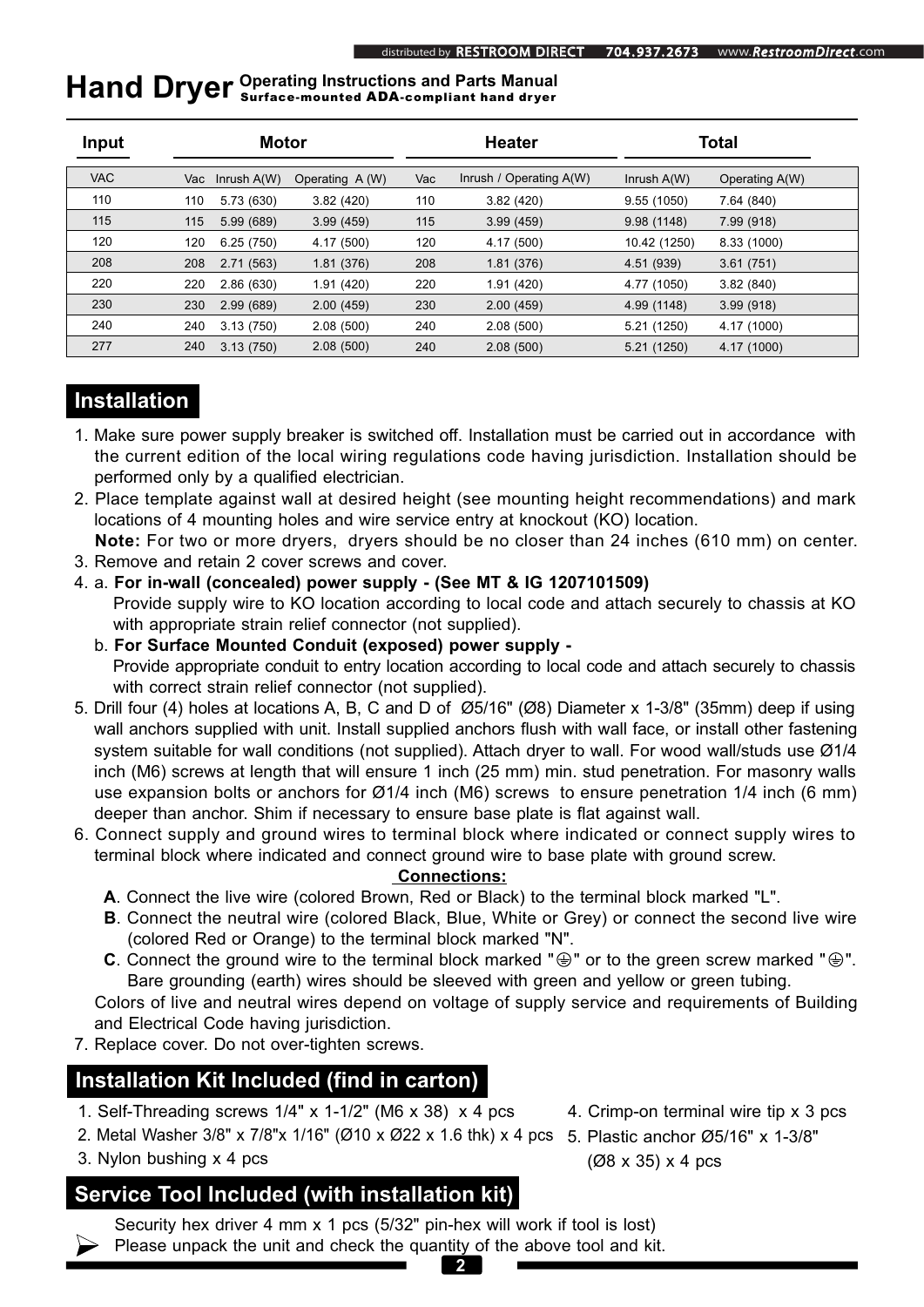## **Hand Dryer** *Operating Instructions and Parts Manual <br> Hand Dryer <i>Surface-mounted ADA-compliant hand dryer*

#### **Recommended mounting heights - from bottom edge of dryer above finished floor (AFF)**

| Men                  | 50" | $(1270$ mm) |
|----------------------|-----|-------------|
| Women                | 47" | $(1194$ mm) |
| Children 4-7 years   | 35" | $(889$ mm)  |
| Children 8-10 years  | 39" | $(991$ mm)  |
| Children 11-13 years | 43" | $(1092$ mm) |
| Children 14-16 years | 47" | $(1194$ mm) |
| Handicaped           | 40" | $(1016$ mm) |

|                            | distributed by RESTROOM DIRECT                                                                                 | 704.937.2673                    | www.RestroomDirect.com                                                     |
|----------------------------|----------------------------------------------------------------------------------------------------------------|---------------------------------|----------------------------------------------------------------------------|
|                            | ions and Parts Manual<br>DA-compliant hand dryer                                                               |                                 |                                                                            |
| ıhts<br>) mm)              | - from bottom edge of dryer above finished floor (AFF)<br>See Mounting Template & Installation Guide (MT & IG) | 1207101509 (Supplied with unit) |                                                                            |
| l mm)<br>mm)<br>$\mid$ mm) | <b>Reference ADAAG</b><br>Reach LIMIT (unrestricted)                                                           |                                 | AFF (maximum)                                                              |
| 2 mm)<br>l mm)<br>ີນ mm)   | All Approaches                                                                                                 | 48"                             | $(1219 \, \text{mm})$                                                      |
|                            | <b>Circuit Diagram</b>                                                                                         |                                 |                                                                            |
| yer                        | ⊕<br>⊕<br>$\oplus$<br>N<br>$\oplus$<br>Blue<br>$_{\oplus}$<br>∣⊕<br>⇔<br>G/Y<br>Ġ                              |                                 | Red (110-120~Vac)/ Blue (208-240~ 277~Vac)<br>Black<br>Thermostal<br>Black |
| he nozzle.<br>مممعه        | MO2 HE2<br><b>Transistor</b><br><b>Power Switch</b><br>G/Y                                                     | MO1 HE1<br><b>VR FOR SENSOR</b> |                                                                            |

 $\bigoplus$  VR

Sensor module

SW.**FOR HEATER**

**ON 1**

**Circuit Board Module**

**G**

> **Transistor Power Switch**

#### **Operation**

- **S**hake excess water from hands.
- **P**lace hands under the nozzle and dryer automatically starts operation.
- **R**ub hands lightly and rapidly under the nozzle.
- **D**ryer stops when hands are removed from sensor zone or if maximum time is reached.

#### **Cleaning and Maintenance**

#### **Periodic cleaning of the unit is recommended to ensure optimum performance.**

- Disconnect the electrical supply.
- Remove the two cover-mounting screws.
- Remove the cover.
- Clean all dust lint from the interior of the dryer.
- Wipe the cover with a damp cloth and mild cleaning solution. Do not Soak. Never use abrasives to clean the cover.
- Replace the cover. Do not over tighten the screws.







White (110-120~Vac)/<br>Brown (208-240~ 277~Vac)

#### **General safety information:**

 *This product is intended for installation by a qualified service person. Use AWG NO. 12 solid conductor for wiring.*

**DANGER** Failure to properly ground *unit could result in severe electrical shock and/or death.*

*A* WARNING **Disconnect power at the** *service breaker before installing or servicing.* 

 *All units must be supplied with a 3-wire service. The ground wire must be connected to the dryer's backplate.*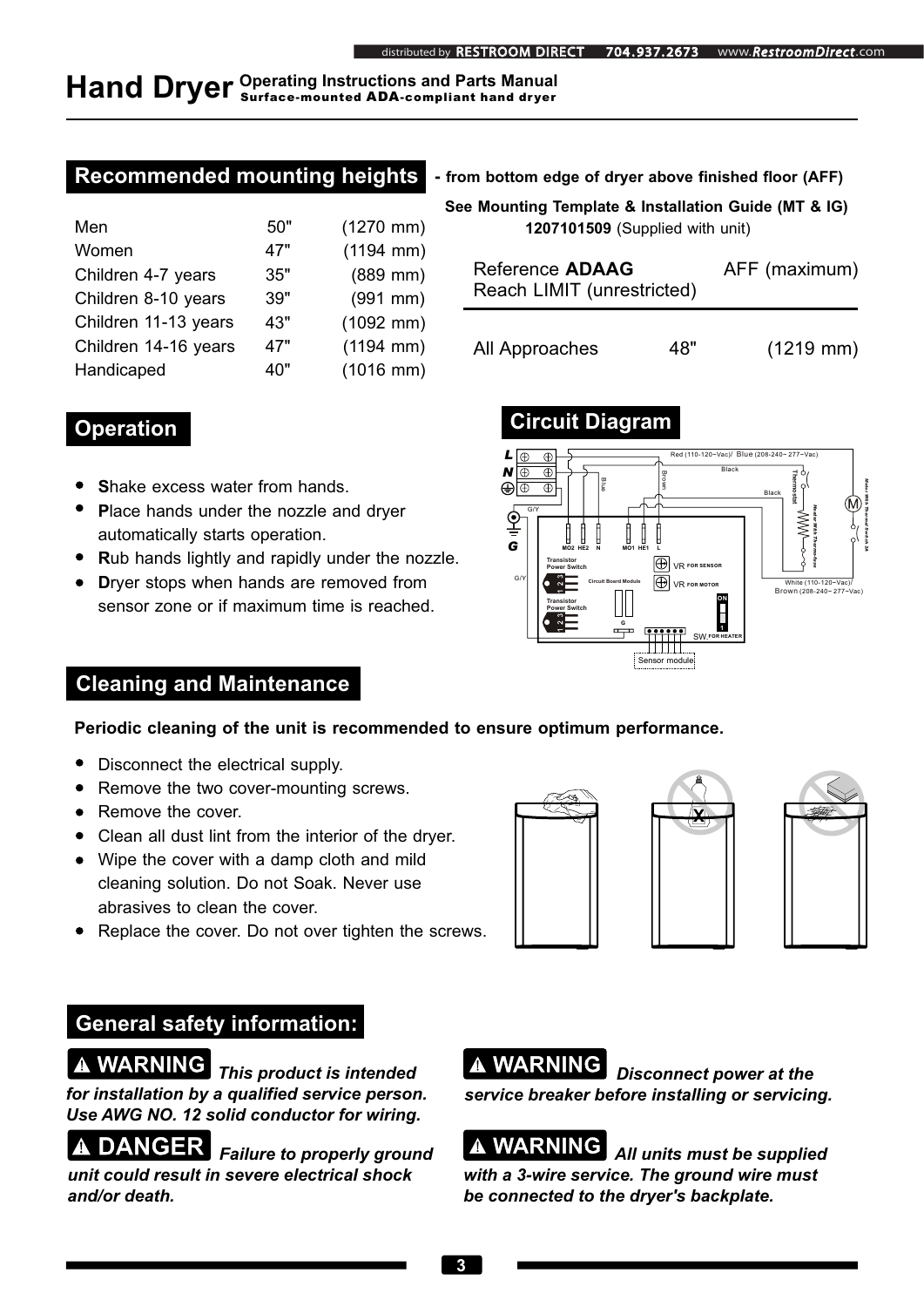### **Hand Dryer** *Operating Instructions and Parts Manual <i>ADA Compliant hand dryer*

#### **Diagnostics and Remedies**

| Symptom                                                                  | <b>Corrective Actions for Initial Installation Failures</b>                                                                                                                                                                                                                                                                                                                 |
|--------------------------------------------------------------------------|-----------------------------------------------------------------------------------------------------------------------------------------------------------------------------------------------------------------------------------------------------------------------------------------------------------------------------------------------------------------------------|
| If the dryer will not run                                                | First ensure that the breaker supplying the dryer is operational. If it is,<br>disconnect the power and remove the dryer cover. Taking suitable<br>precautions to avoid shock hazard, reconnect the power and check for<br>Voltage at the terminal block. Verify that connections are made correctly.                                                                       |
| The dryer cycles by itself<br>or runs constantly                         | Ensure that there is no obstruction on or in front of the IR sensor. Clean<br>any dirt or debris off the sensor lens. If problem persists, replace sensor.                                                                                                                                                                                                                  |
| The dryer makes a loud<br>noise and does not run<br>for a complete cycle | Ensure that the supply Voltage is correct. Dryer will make a loud humming<br>noise if the input Voltage is too high. Verify Voltage requirement on unit<br>rating label and correct supply as required. If CBM has been damaged,<br>replace CBM, IR sensor module.                                                                                                          |
| The dryer runs but air<br>stream is low pressure<br>and/or low velocity  | Ensure that the supply Voltage is correct. Dryer will run weakly if the<br>input Voltage is too low. Verify Voltage requirement on unit rating label<br>and correct supply as required.                                                                                                                                                                                     |
| Symptom                                                                  | <b>Corrective Actions for In-Service Failures</b>                                                                                                                                                                                                                                                                                                                           |
| If the dryer will not run                                                | First ensure that the breaker supplying the dryer is operational. If it is,<br>disconnect the power and remove the dryer cover. Replace the CBM<br>and IR sensor module. Taking suitable precautions to avoid shock<br>hazard, reconnect the power and check for Voltage at the terminal block.                                                                             |
| The IR sensor only "sees"<br>close range objects                         | Ensure that there is no obstruction on or in front of the IR sensor. Clean<br>any dirt or debris off the sensor lens. If problem persists, disconnect the<br>power and remove the dryer cover and replace CBM, IR sensor module.                                                                                                                                            |
| The heater gets hot but<br>no air stream is produced                     | Disconnect the power. Remove the dryer cover. Check VR for speed<br>setting Disassemble the blower- motor/ fan housing. Replace the fan motor.<br>Reassemble.                                                                                                                                                                                                               |
| The dryer only blows cold<br>air during a full cycle                     | Disconnect the power. Remove the dryer cover and check/ ensure heater<br>SW is ON. Disassemble the blower-motor/fan housing. Test the thermostat<br>for open circuit. Check the heater element for signs of burning or breakage.<br>Damaged element must be replaced.                                                                                                       |
| The air stream is low<br>pressure and velocity                           | Check the output nozzle for obstructions. If none are present, disconnect<br>the power. Remove the dryer cover. Remove any dust/lint buildup from<br>intake vent slots. Check VR for speed setting. Disassemble the blower-<br>motor/fan housing. Check the motor brushes for worn condition ( $\leq 1-3/16$ "<br>[30 mm] graphite remains) and replace them, if necessary. |

#### **Important Information**

This Product falls within the scope of the Waste Electrical & Electronic Equipment Directive 2002/96 EC. (WEEE) **NOTE:**



This Product should not be disposed of with household waste Please recycle where facilities exist. Check with your local authority for recycling advice.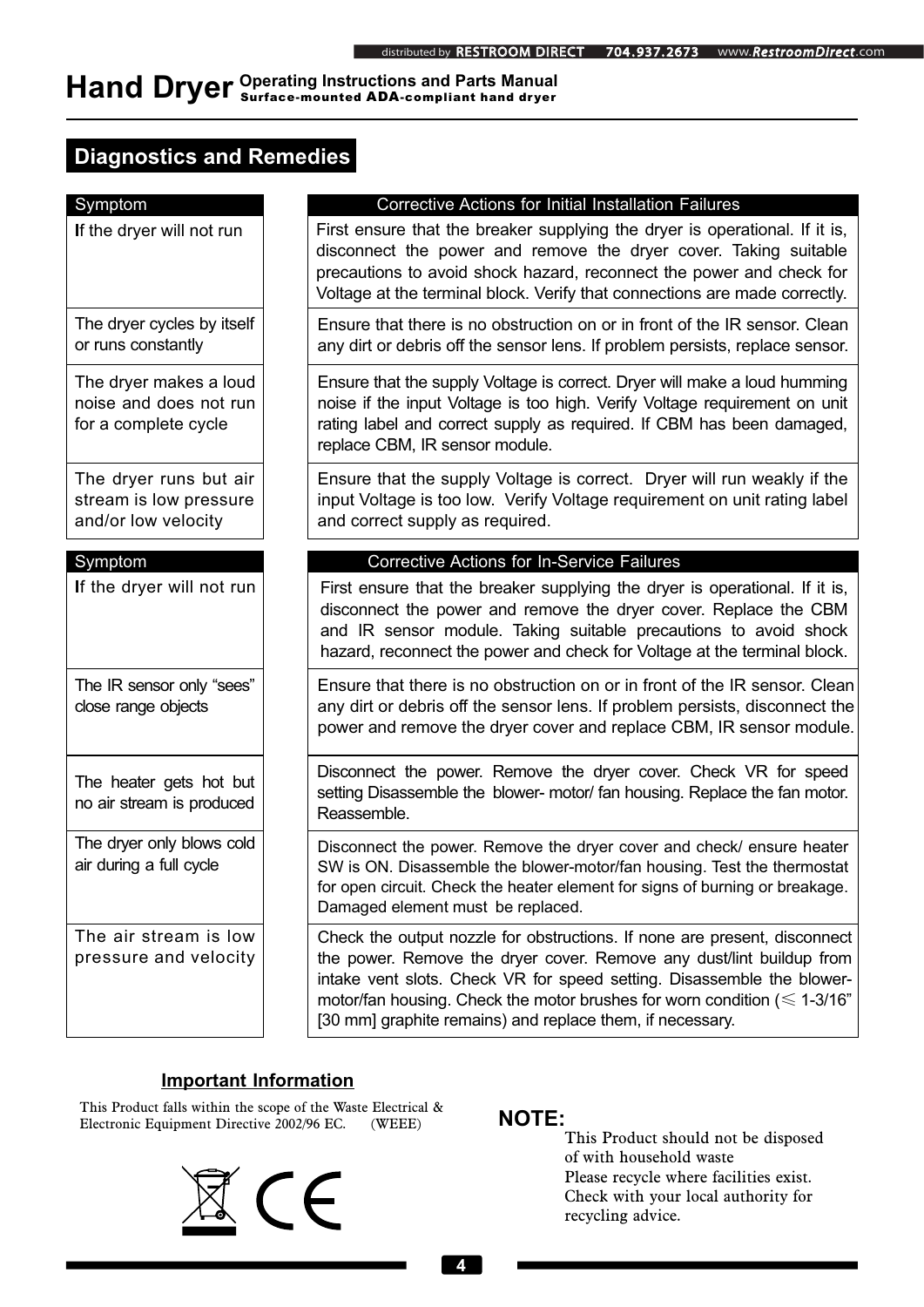## **Hand Dryer** *Operating Instructions and Parts Manual <br>COPYPER Surface-mounted ADA-compliant hand dryer*

### **Assembly Diagram**